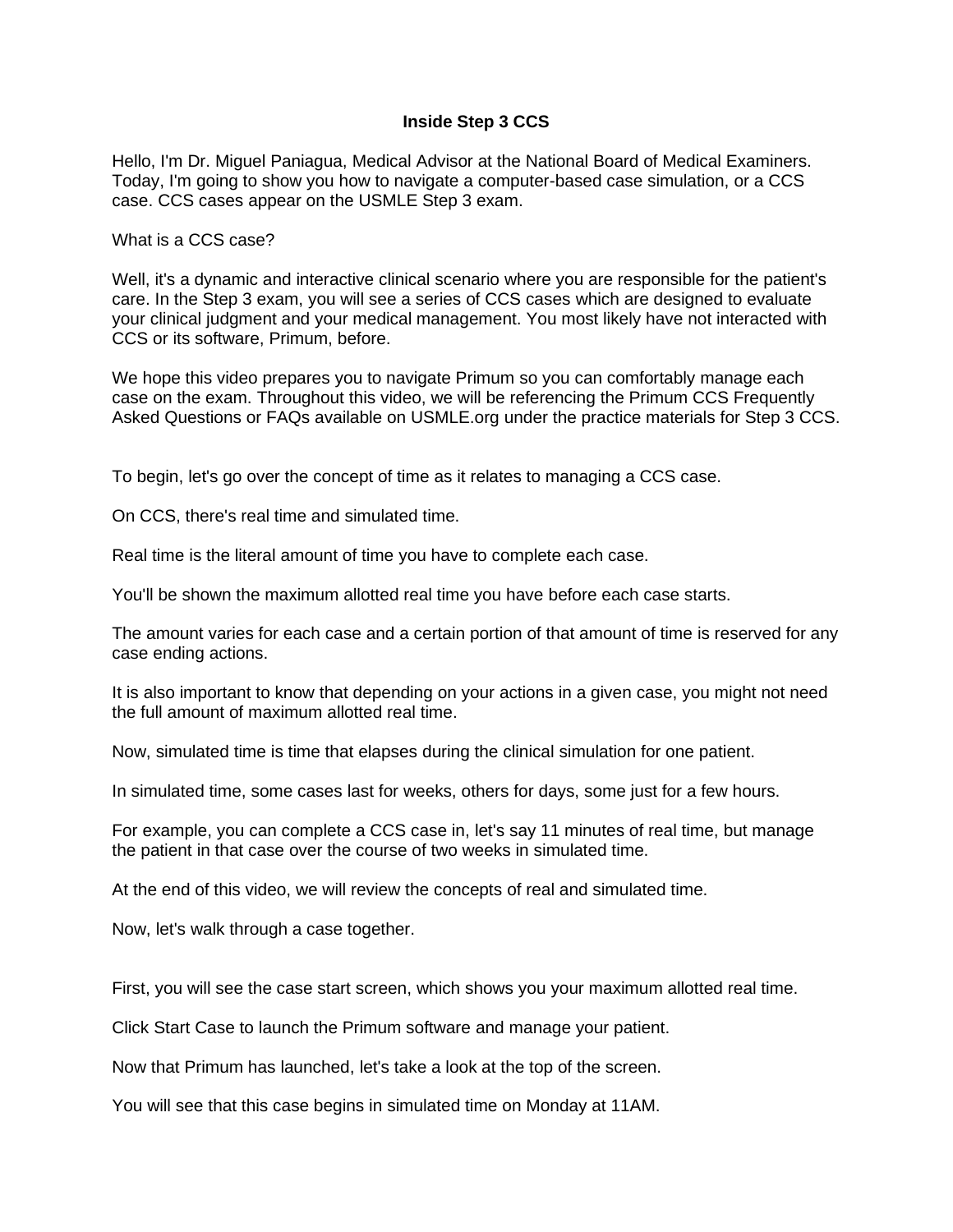At this time, feel free to adjust your reverse color or increase font settings.

These controls can be found in the upper right hand corner of your screen and can be adjusted as often as you'd like and at any time in the case.

Now let's read the introduction of this office case.

Click OK when you are done reading.

Primum will move to the next screen.

Next, you are presented with the patient's vital signs.

When you're done reviewing this information, click OK to review the initial history.

It's important to note that we can't ask the patient any questions.

However, be reassured, CCS case writers take this into consideration and provide all the relevant information you will need.

Now you are able to manage your patient.

I'd like to start by clicking on the Write Orders or Review Chart tab to refresh my memory on whether the patient is taking any medications.

The patient is taking oral contraceptive pills.

Now as her current physician, I have the option to leave this prescription as is, or cancel it.

If I wanted to cancel the order, I'd simply click on the order and select Yes or No to the prompt.

For now, I'll leave this order as is.

Next, I'd like to perform a physical exam.

To do that, click on the Interval History or PE button in the top-left corner.

Then, select the desired components, Skin, HEENT/Neck, Chest/Lung, CV, Abdomen, Extremities/Spine.

Click OK.

The Primum software tells me how much simulated time the results will take to return.

Click OK.

Primum will now process my requests and advance simulated time.

Here are my results.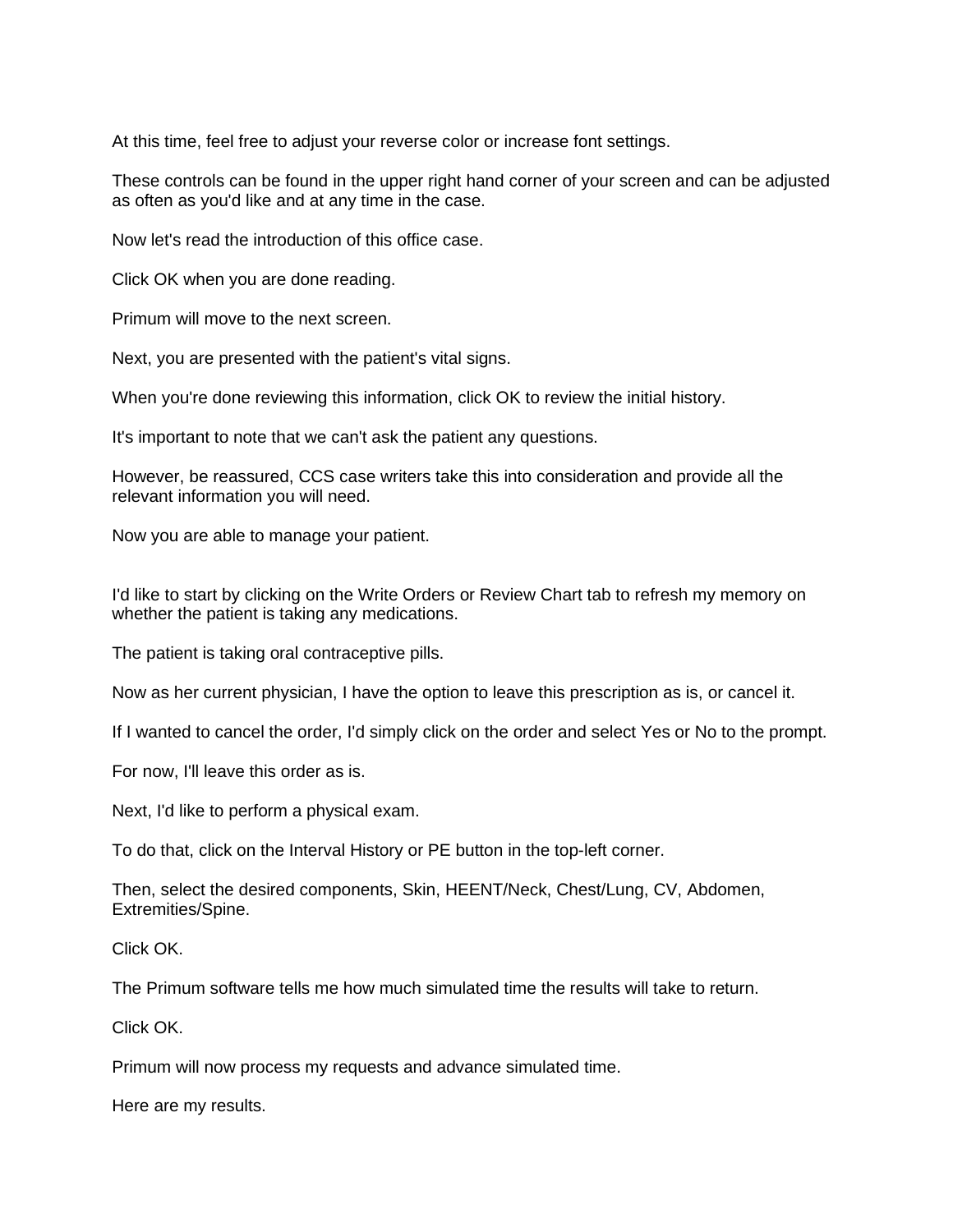At this point, I'd like to order some tests.

To do this, I must ensure I am within the Write Orders or Review Chart tab.

I can either start typing or click on the Order button below.

I have the option to enter orders one by one or place orders in a list format.

Primum can handle both types of entries and also allows me to place orders all throughout the case.

For this group of orders, I'll choose to enter them as a list.

First, I want to order CBC, which I could also type as complete blood count.

Primum will recognize both entry types.

Next, CMP, ESR, and Arthrocentesis.

Primum will prompt me to confirm each order, or, when available, select the frequency in which I'd like to have the study recur.

For instance, I could order the CBC once every eight hours if I wanted to.

But I'll choose to enter this as a one time only order.

These confirmation screens may seem redundant but because the Primum database contains thousands of orders that are often very similar in spelling, we want to make sure you have the opportunity to place the orders you've intended.

This function also gives you the opportunity to cancel an order before it's carried out, if you choose.

The orders I placed are on the order sheet.

Now, I want to see the results of the studies.

I can see when they'll return in simulated time by reviewing the Report Time column on the order sheet.

Notice that the orders return at different points in simulated time.

So I have to advance the clock in simulated time to receive the results of each individual order.

Please remember, orders will not be carried out unless you advance simulated time.

To advance simulated time, select Obtain Results or See Patient Later.

Under Reevaluate Case, select With next available result.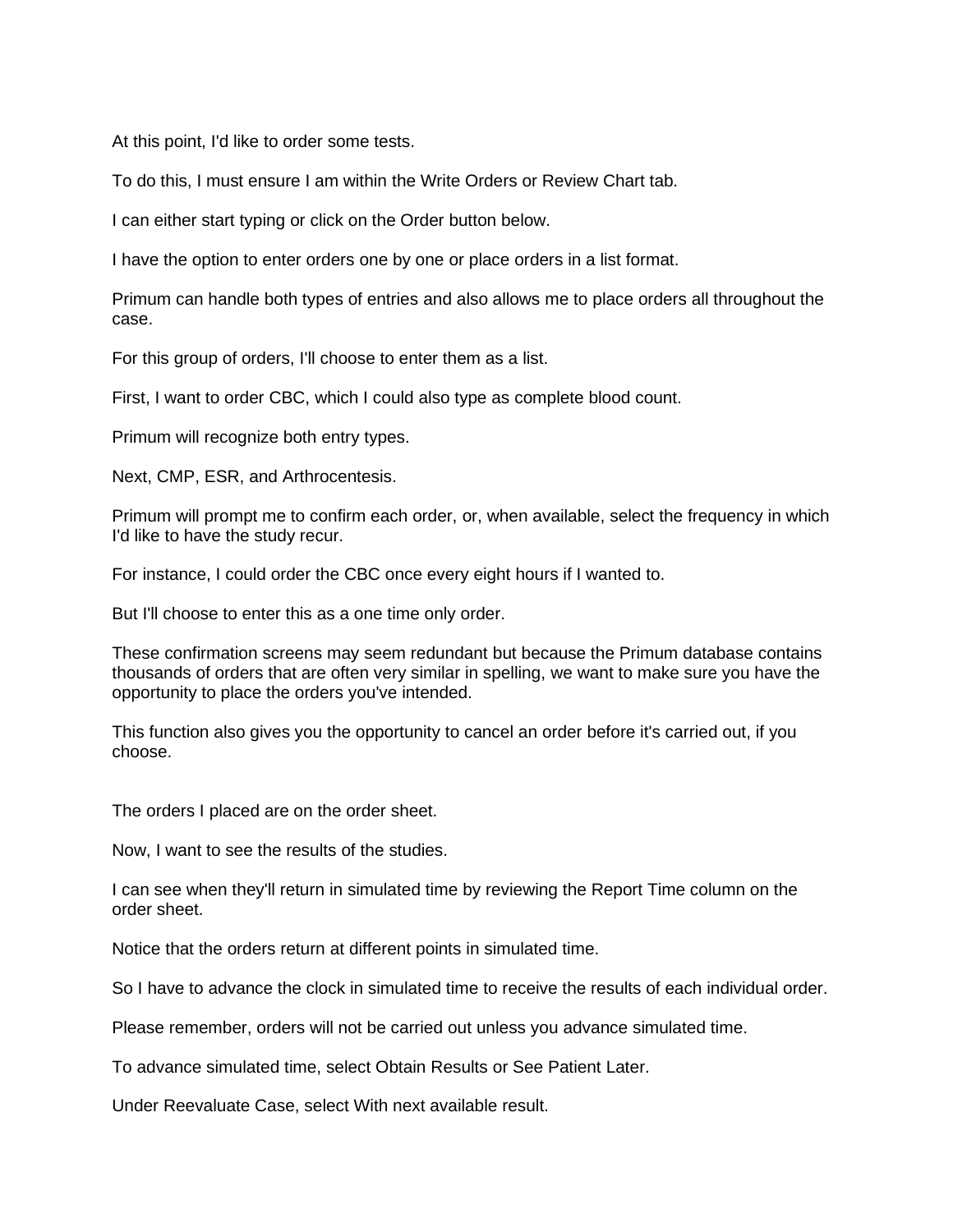Click OK.

To continue seeing the results of each order I placed, I have to continue engaging with the clock to advance through simulated time.

I'm going to stop here to order cell count synovial fluid since the arthrocentesis procedure has taken place.

Click on Order and type cell count.

Because Primum contains several orders that are similar, I have to make sure to select the specific order I want, which is cell count, synovial fluid.

To see the results of the cell count, I'll have to advance simulated time again.

I have received the results of cell count, synovial fluid.

For now, I am content with all the results I have.

I'd like to send the patient home and see her in a few days.

Click Obtain Results or See Patient Later.

Select on day five at 15:00 hours.

Click OK.

Click OK again.

I'm notified that the patient is being sent home.

To agree to this action, click OK.

The system is asking me whether I want to continue advancing through time.

I do because I'd like to see the patient at the appointment I scheduled for day five.

I just received an alert that the patient is feeling worse.

Click OK after reading this patient update.

I am prompted to stop advancing time.

I'm going to stop advancing time

because I want to bring the patient back into the office soon.

To bring the patient back, click Change Location.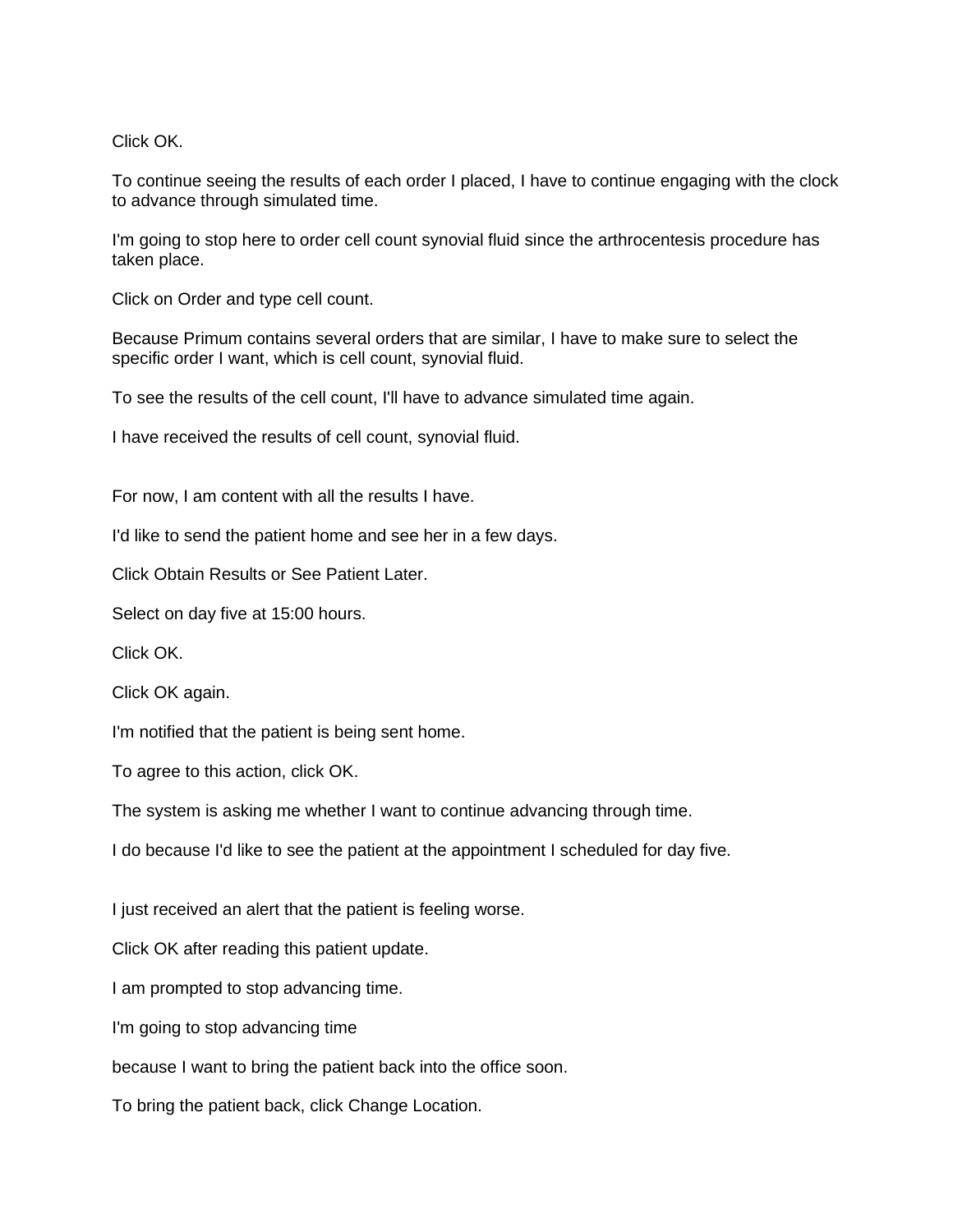Select Office.

Click Change Location.

Click Schedule an Appointment.

Make appointment in 30 minutes.

Click OK.

Click OK again.

Click Confirm Move.

I received a message that the patient has arrived in the office.

Acknowledge the vital signs to proceed and click OK.

At this point, I'd like to order a repeat physical exam.

Click on Interval History or PE, select Extremities/Spine.

Click OK when you're done.

Now, I'd like to order a knee X-ray and a rheumatoid factor test.

Once again, I have to advance the clock to see the results of each.

Review the results of your studies.

I believe this patient has rheumatoid arthritis.

So, I'd like to initiate a treatment plan.

To do so, click on the Order sheet.

I will enter ibuprofen and methotrexate.

I am prompted to select the intended route of administration for each drug.

There is no need to worry about dosages for the medications, the system will optimize them for you.

However, you do need to order specific medications either by brand or generic name.

I feel comfortable with the treatment plan so far, and now I want to see how the patient responds.

To do this, select Obtain Results or See Patient Later.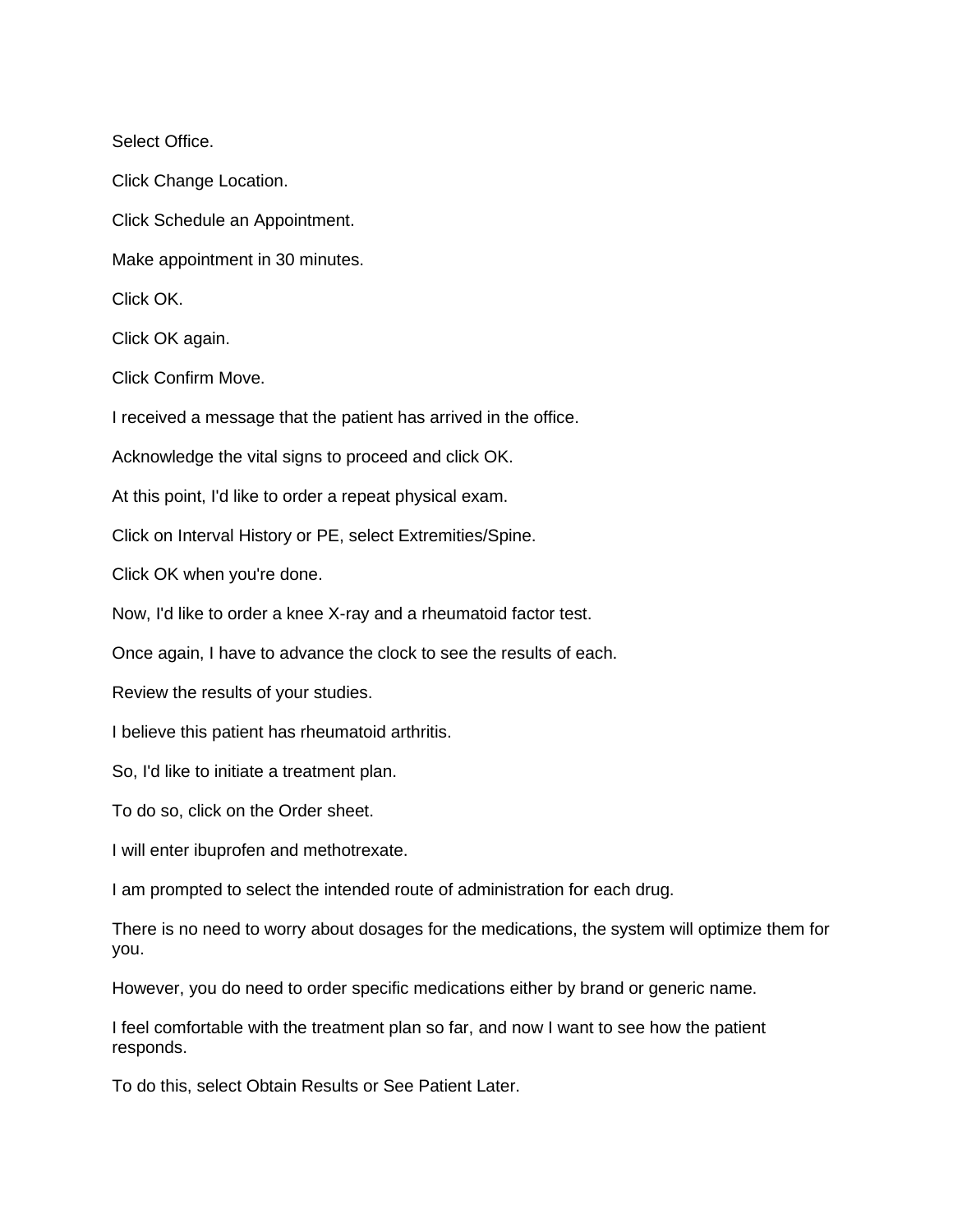And under Reevaluate Case, click Call/See me as needed.

Click OK.

The patient is going home because there are no orders pending in the queue.

I'm prompted to continue advancing time, and I'd like to continue to do so.

Good news!

I received an update that the patient's condition has improved.

I would agree to continue advancing through simulated time to see how she responds to the treatment.

Great, I received another notification that the patient is feeling better.

I'll agree to continue advancing through simulated time.

I received a warning that I have two minutes left of real time in the case.

When you're done reading the instructions, click OK.

At this point, I have the option to place other orders.

However, because I received the case-end warning, I can no longer order physical exam components or change the patient's location.

And because I can no longer advance simulated time, I will not see the results of any pending orders.

I'd like to order a rheumatology consult and also provide my rationale.

The patient has RA.

Now, I'm ready to exit the case.

To do so, click Exit Case.

I completed the case and am thanked for taking care of the patient.

As promised, we're going to recap real and simulated time.

17 days elapsed in simulated time, but I only managed the patient for the length of this instructional video.

To deepen you CCS knowledge, we encourage you to access the resources which can be found on USMLE.org in the Step 3 CCS portion of the practice materials.